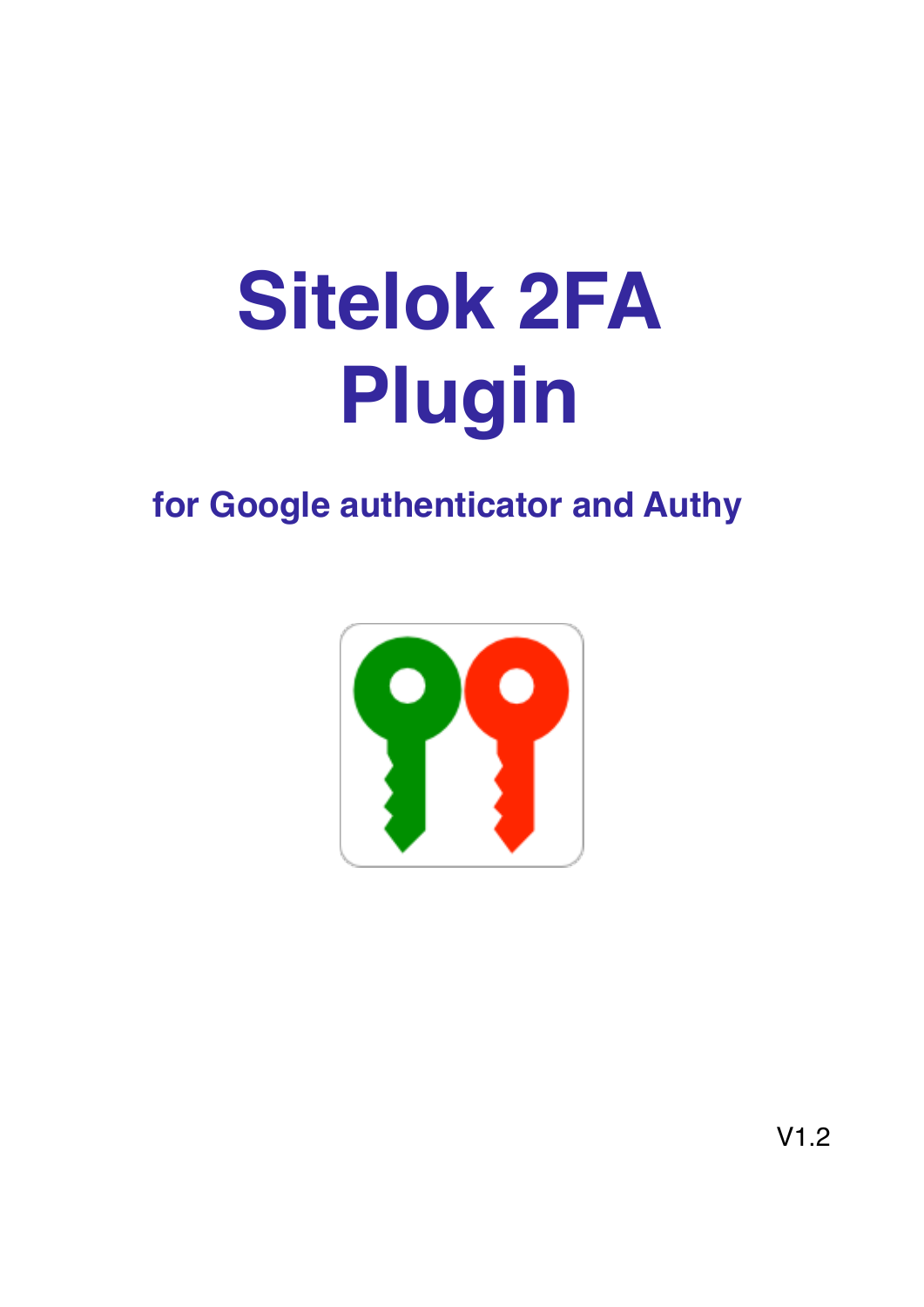#### **Sitelok 2FA Plugin**

Copyright 2020 - 2022 Vibralogix. All rights reserved.

This document is provided by Vibralogix for informational purposes only to licensed users of the Sitelok product and is provided on an 'as is' basis without any warranties expressed or implied.

Information in this document is subject to change without notice and does not represent a commitment on the part of Vibralogix. The software described in this document is provided under a license agreement. The software may be used only in accordance with the terms of that license agreement. It is against the law to copy or use the software except as specifically allowed in the license.

It is the users responsibility to ensure the suitability of the product before using it. In no circumstances will Vibralogix be responsible for any loss or damage of data or programs as a result of using the product. Your use of the product implies acceptance of these terms.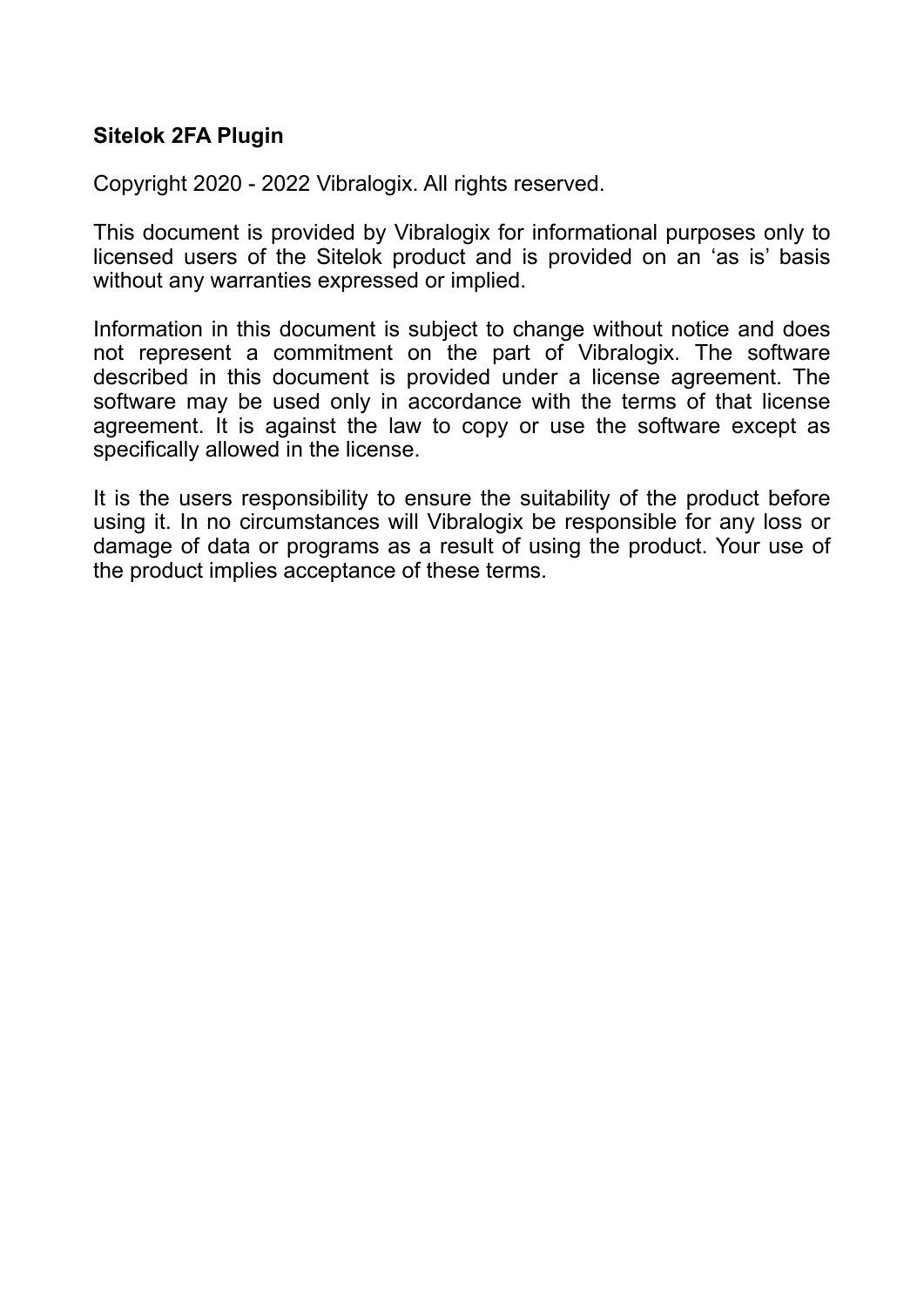# **Contents**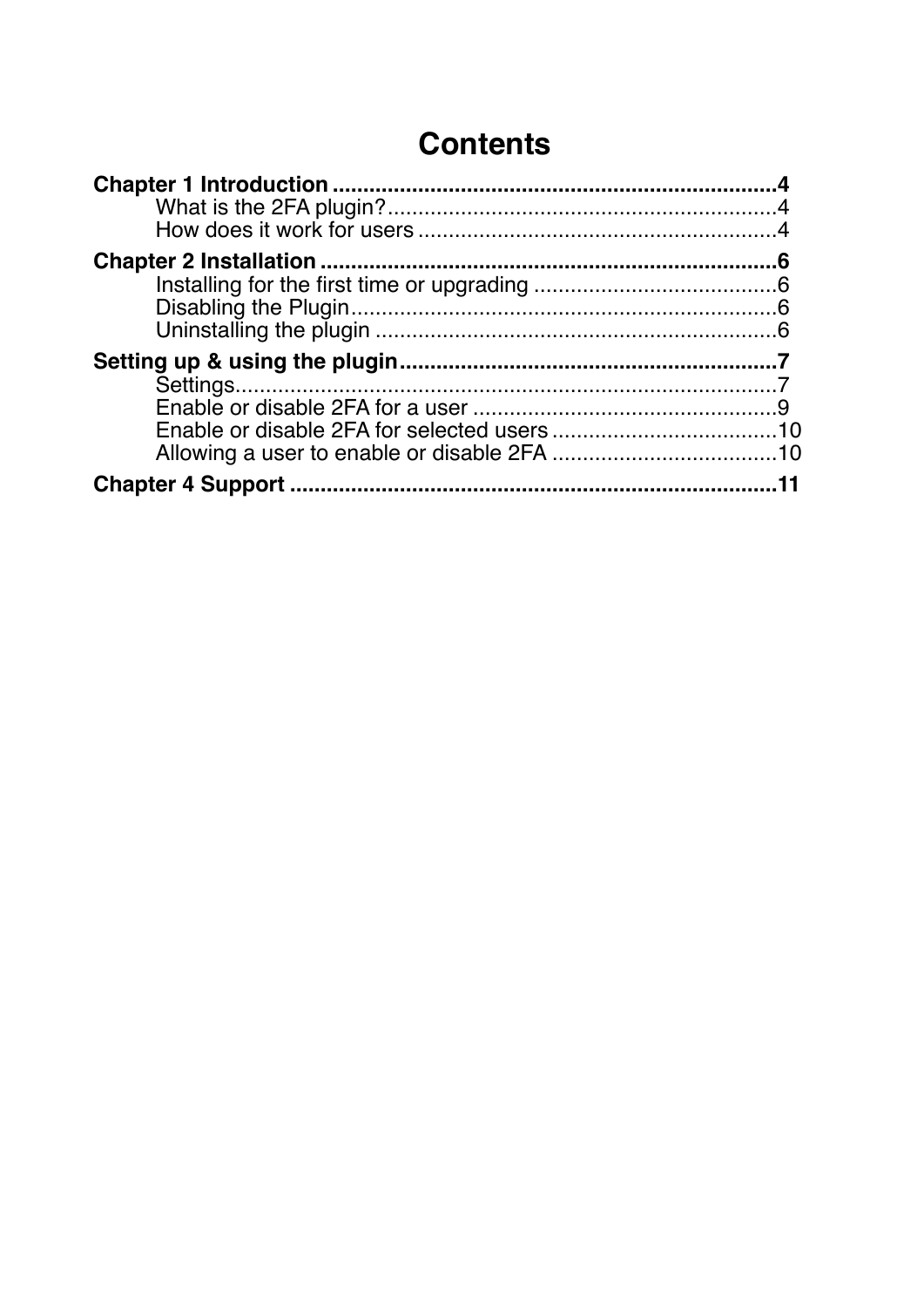# <span id="page-3-0"></span>**Chapter 1 Introduction**

# <span id="page-3-1"></span>**What is the 2FA plugin?**

The 2FA plugin provides an extra login level after a user has entered their username and password. A 6 digit single use code is generated using Google Authenticator or Authy apps on the users smartphone (Authy also have versions for macOS, Windows and Linux as well).

Other apps that can generate TOTP 6 digit codes that change every 30 seconds may also be compatible.

The plugin can be setup to require 2FA login for specific usergroups or you can allow users to enable or disable 2FA as required.

### <span id="page-3-2"></span>**How does it work for users**

When a user logs in for the first time they will enter their username and password as usual. After this they will see another login form similar to this one.

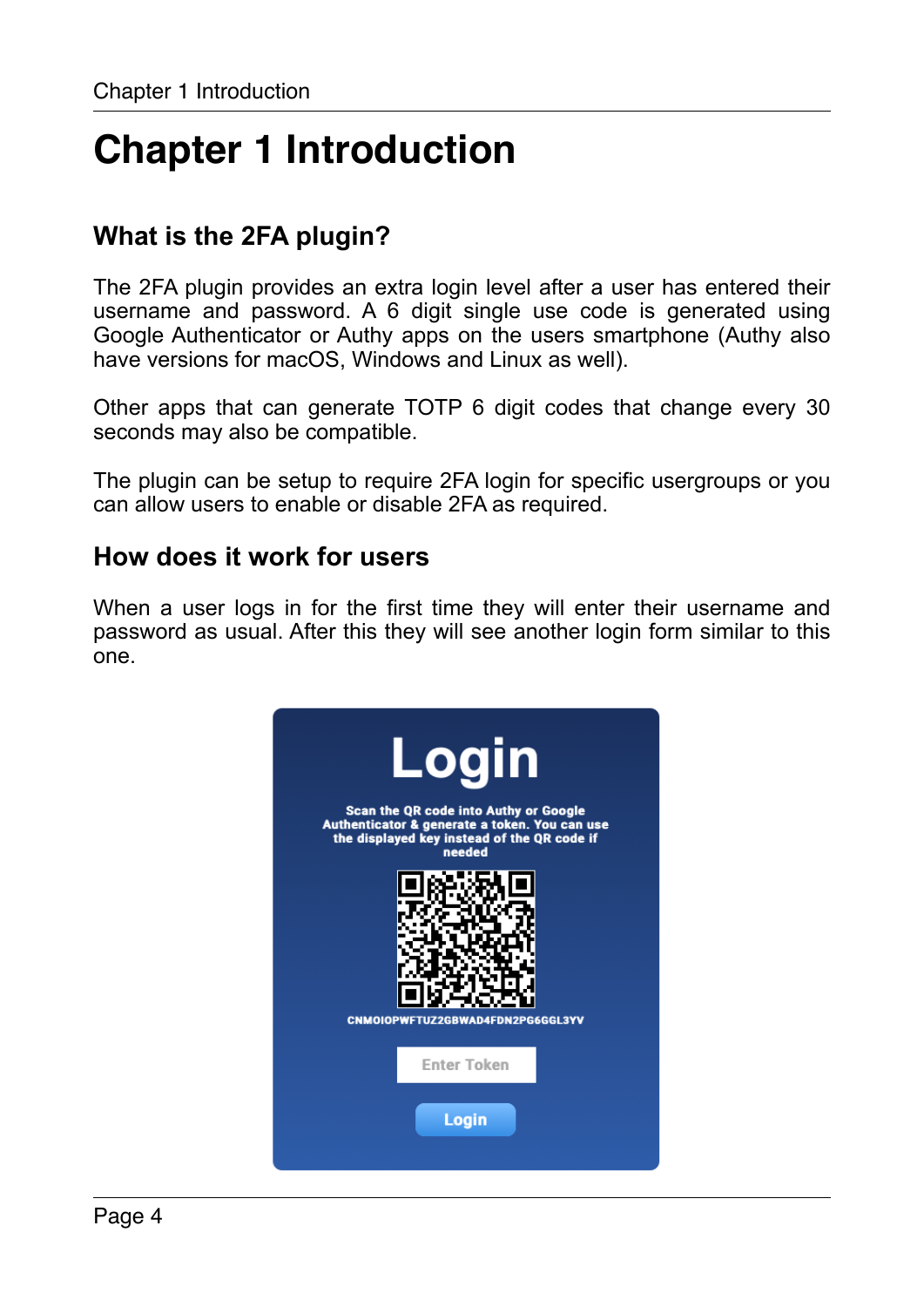The user will need to scan the QR code (or manually enter the key) into Google Authenticator or Authy and enter the 6 digit token.

For subsequent logins the user will login with their username and password as usual and then see this login form where they enter the 6 digit code displayed in the app. Its easy and very secure.

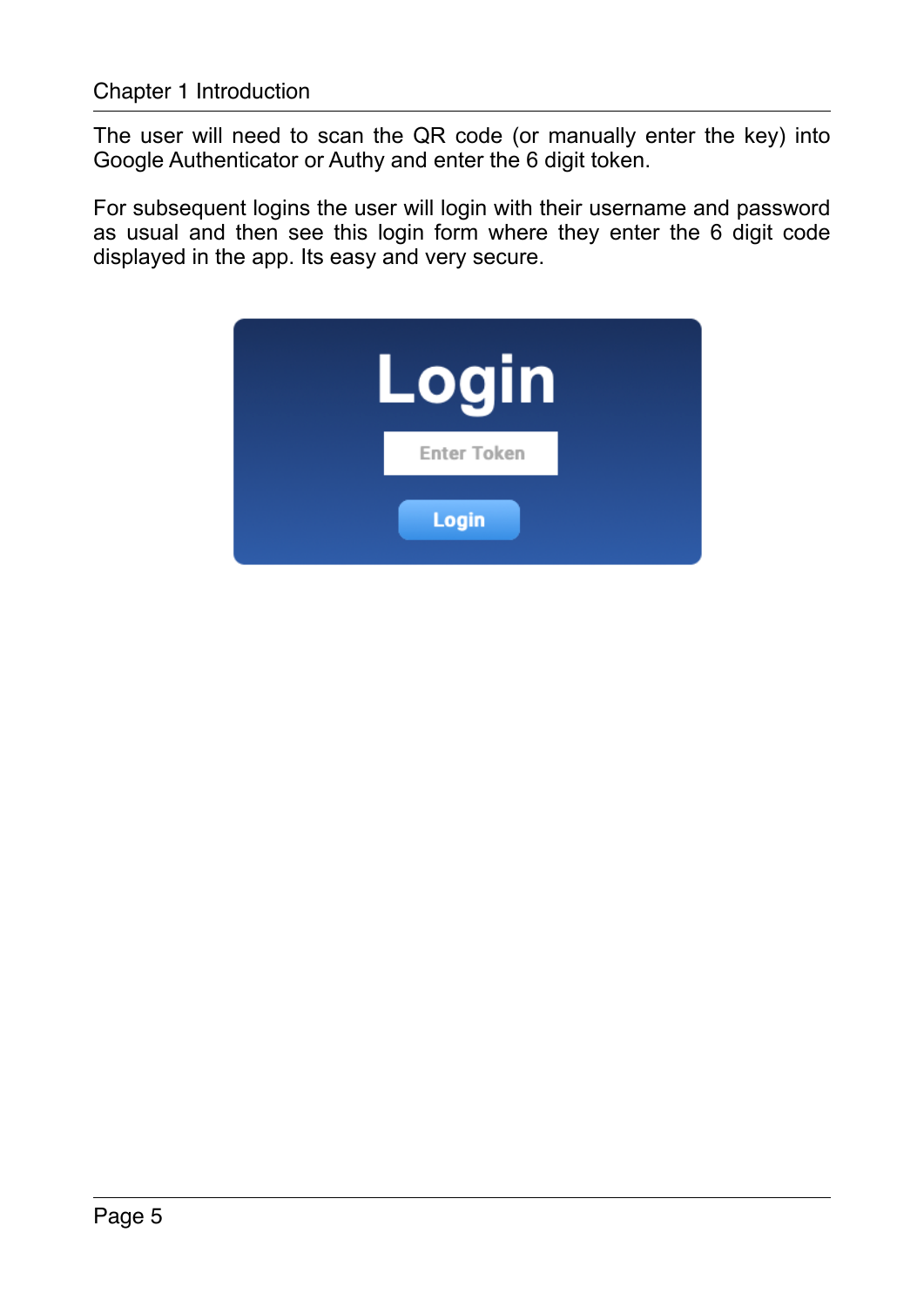# <span id="page-5-0"></span>**Chapter 2 Installation**

# <span id="page-5-1"></span>**Installing for the first time or upgrading**

- 1) Extract the contents of the zip file to your PC.
- 2) Upload the plugin\_2fa folder to your existing Sitelok slpw folder using FTP. There are no special permissions required on most servers.
- 3) Login to the Sitelok control panel.
- 4) Open the following URL in the browser

https://www.yoursite.com/slpw/plugin\_2fa/install.php

which will start the installation process. If all is well you will be taken to the plugin preferences page where you will see the plugin listed.

If you have any problems with installation please let us know so that we can help you.

# <span id="page-5-2"></span>**Disabling the Plugin**

To disable the 2FA plugin select **Plugin Preferences** in the **Plugin** menu option of Sitelok. Uncheck the enable box for the plugin and click the **Save** button.

You can enable it again in the same way.

# <span id="page-5-3"></span>**Uninstalling the plugin**

To permanently remove the plugin and it's settings follow these steps.

- 1) Disable the plugin as above.
- 2) Click the delete icon next the plugin in the disabled plugins section.
- 3) Confirm the action in the alert box.

If the plugin is uninstalled successfully you will be returned to the plugin preferences page.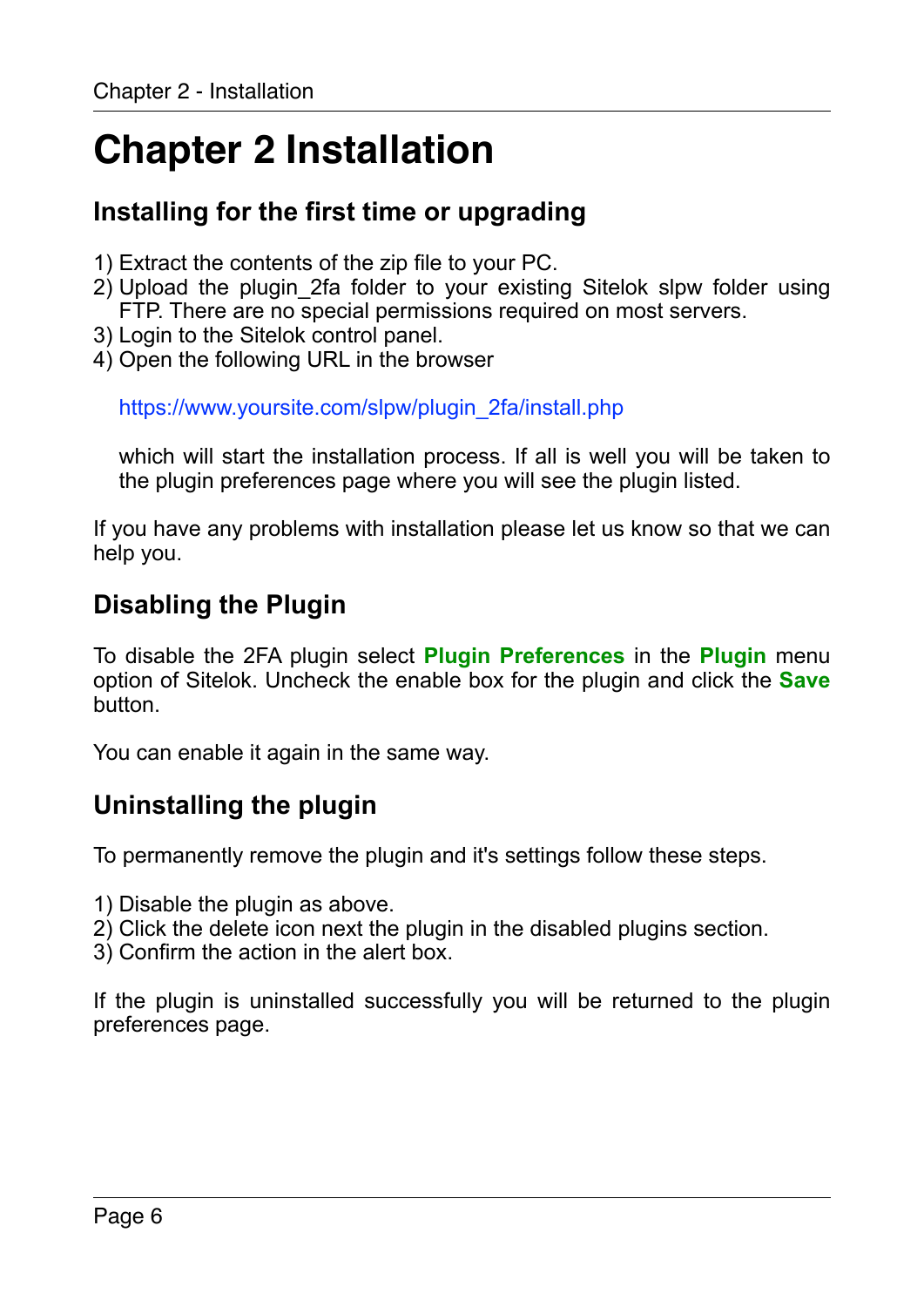# <span id="page-6-0"></span>**Setting up & using the plugin**

# <span id="page-6-1"></span>**Settings**

You can access the plugin configuration by selecting 2FA from the Plugins menu.



#### **Incorrect entries allowed**

Set how many times a user can enter an incorrect token before the login is blocked.

#### **Action to take**

Here you can set what action to take after the incorrect toke entries. You can either block the login for a period of time or block the login permanently, requiring the site admin to unlock it.

#### **Send user an email when blocked**

You can optionally have an email sent to the user when their login is blocked. Check the box to enable this and select the email template to use.

#### **Send admin an email when blocked**

You can optionally have an email sent to the site admin when a user login is blocked. Check the box to enable this and select the email template to use.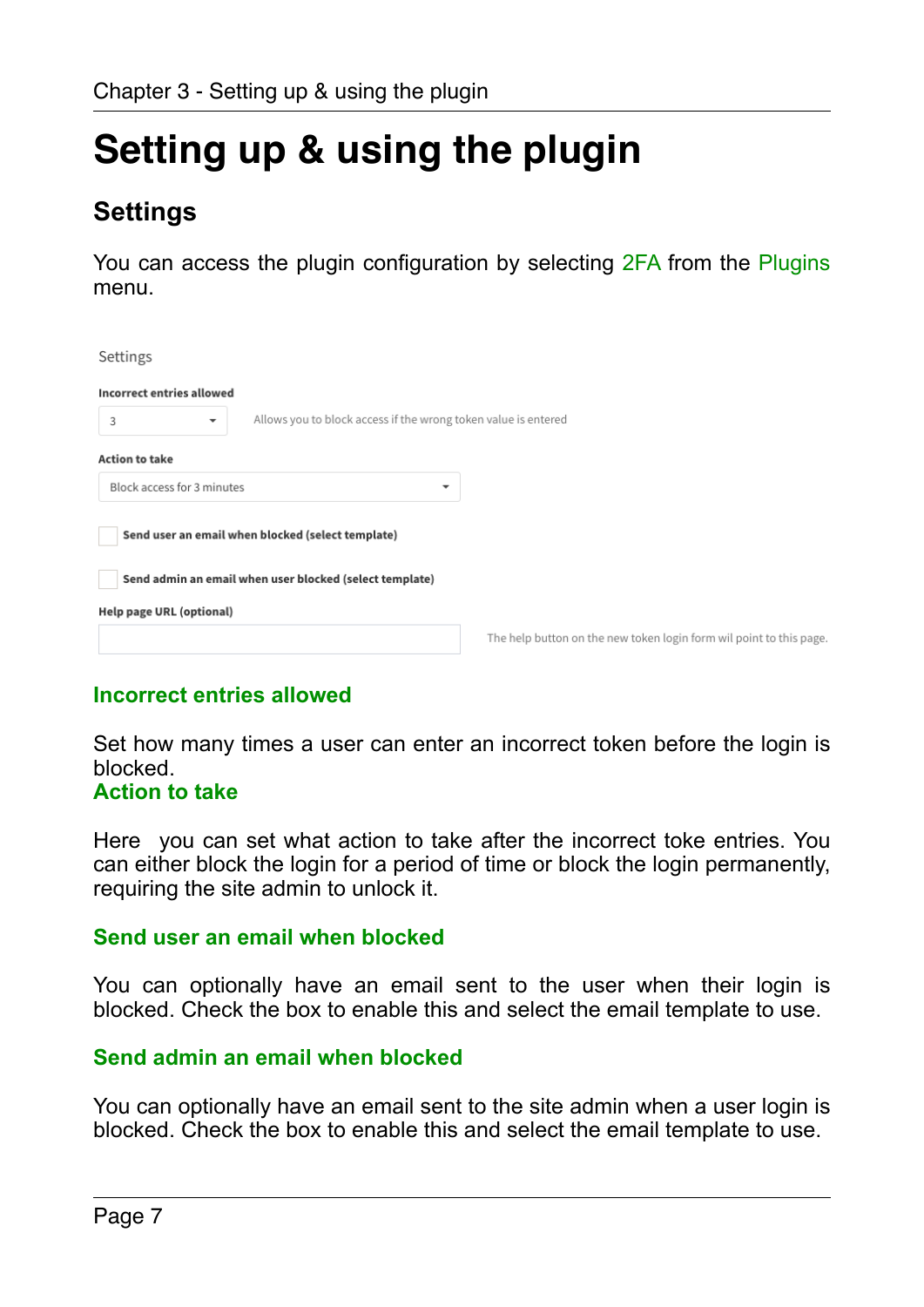#### **Help page URL**

You can enter an optional URL to a page where you explain further about the 2FA login process. The link is used on the 2FA login box the first time a user logs in (when the QR code is displayed).

Leave blank if you don't need this.

#### **Apply to usergroups**

In this section you can force the use of 2FA login for specific usergroups.

Set 'No usergroups' if you want to assign 2FA for specific users or if you want to allow users to choose to use it.

Apply to usergroups

Here you can force members of certain usergroups to use 2FA. Please note that only usergroups setup in the Usergroups section will work with 2FA. Any usergroups already linked to another login plugin will not be affected. You can override the usergroup setting for specific users.

#### Apply to usergroups

No usergroups. 2FA is assigned to specific users

#### **Select users**

This section allows you to select users who have been specifically assigned the a login method. Please note that this will not select users which use 2FA based only on a usergroup requirement.

Select users

You can use the select button below to select users who have been specifically assigned a login method.

Please note that this will deselect any existing selected users.

Select users who have been specifically assigned the 2FA login method

Select users who have been specifically assigned the normal (user/pass) login method)

Select users who have been specifically assigned any login method

Select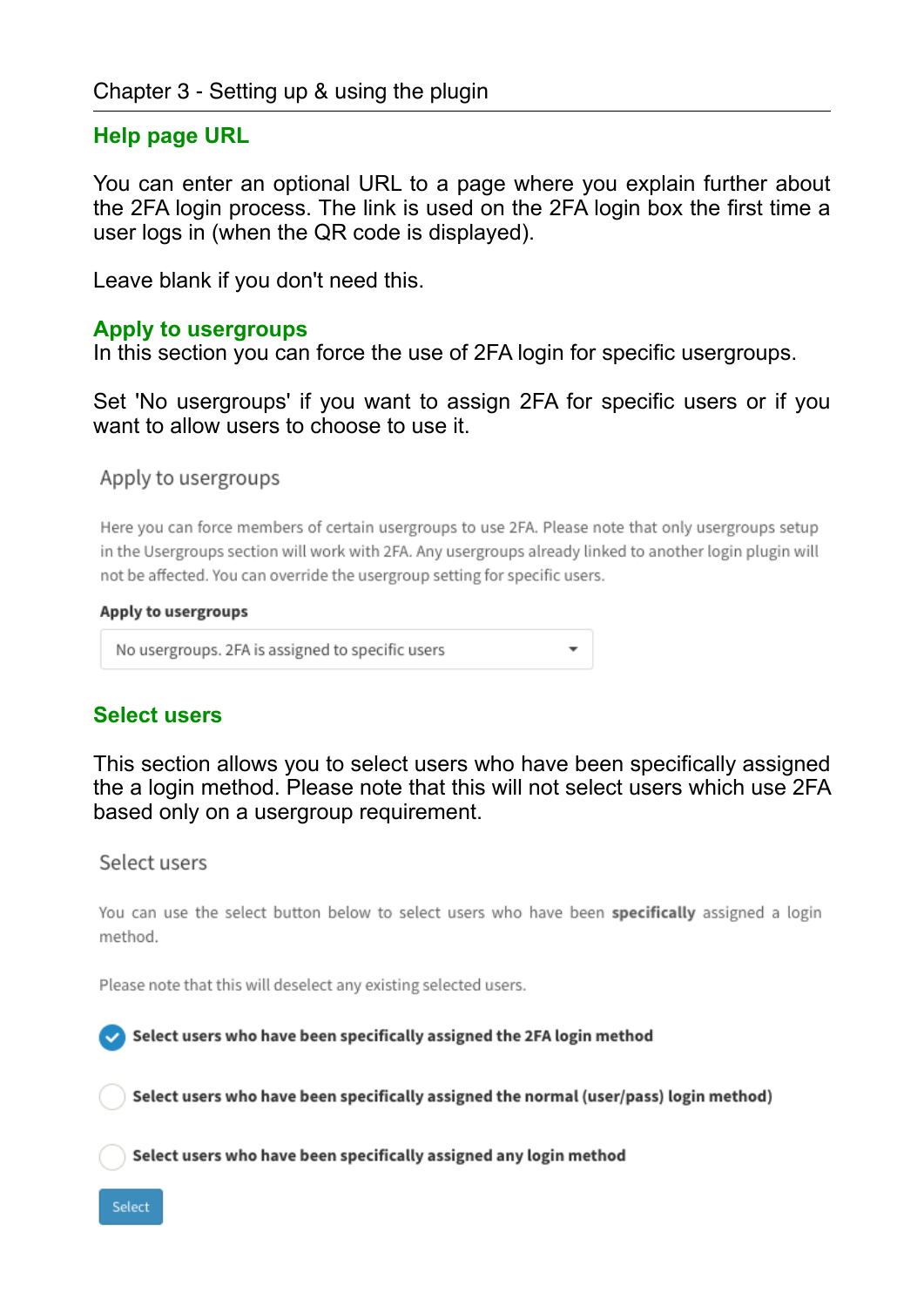### <span id="page-8-0"></span>**Enable or disable 2FA for a user**

You can manually change a users login method. To do this click the down arrow next to the user in the dashboard table and click  $^{\text{PP}}$  2FA.

Apply login method



### **Use 2FA method**

Select this option to force the user to use 2FA. If they have used it previously the same key will be used.

#### **Use 2FA method & reset ny existing key**

Select this option to force the user to use 2FA. If a user has already used 2FA before the key will be reset so that a new QR code is generated on the first login.

#### **Use the login method defined by the group membership**

Select this option so that the users uses the default login method assigned to the usergroup.

#### **Use the normal (use/pass) login**

Select this option to force the user house the standard non 2FA username and password login method.

#### **Check box to unlock**

When a user enters the wrong token too many times (as set) they will be locked out for a period of time or permanently. In this case you will see a checkbox to unlock the user.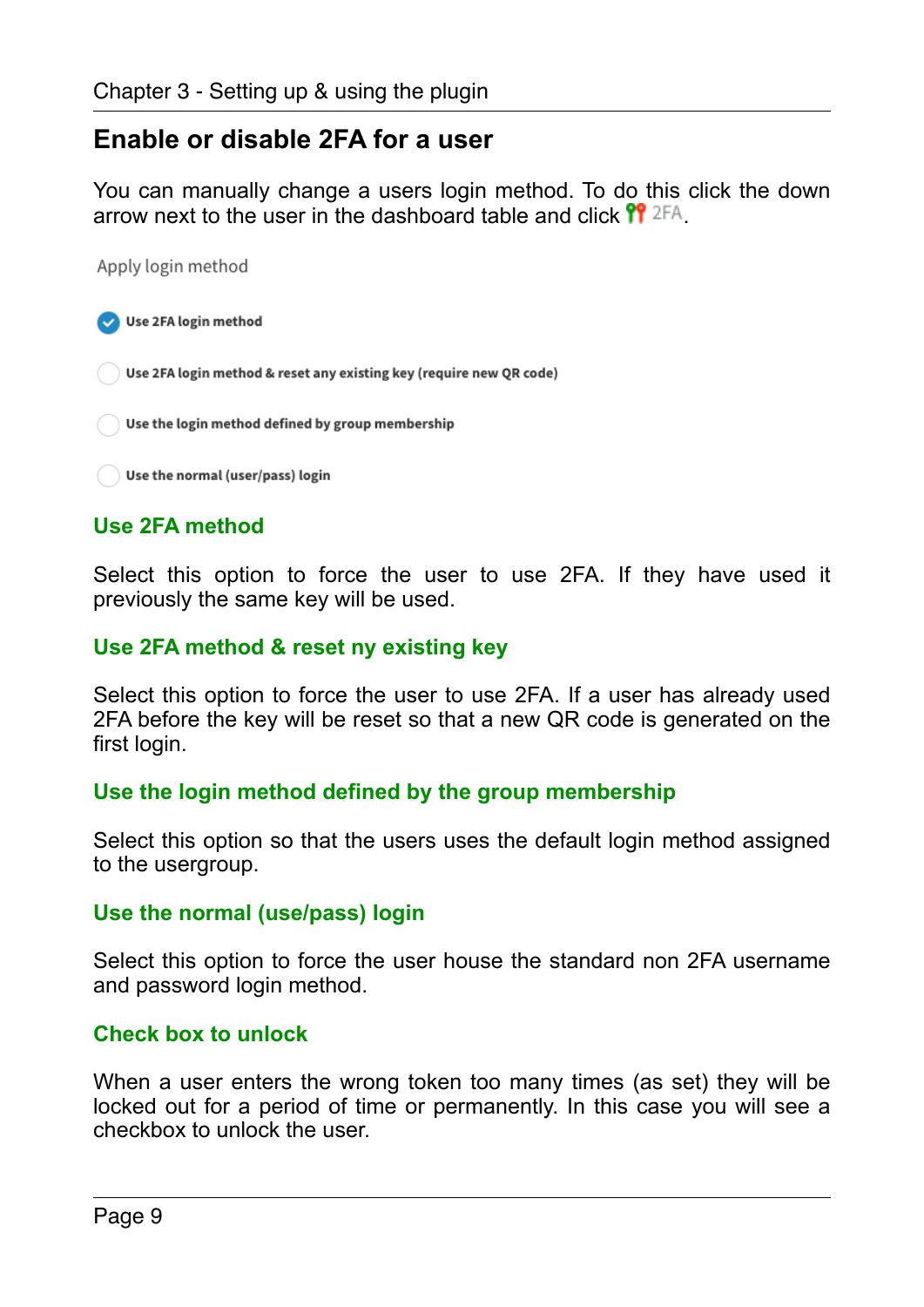### <span id="page-9-0"></span>**Enable or disable 2FA for selected users**

You can also select multiple users to set them to use 2FA. Too do this select the users and click the More button above the dashboard table. Click the **PP** 2FA Selected option.

### <span id="page-9-1"></span>**Allowing a user to enable or disable 2FA**

Many sites may require users to use the 2FA login method but you may alternatively allow users to enable/disable 2FA themselves. This can be done using a link on a members page.

## Enable 2FA

The link will automatically display 'Enable 2FA' or 'Disable 2FA' as appropriate. The code for this link is generated for you automatically and you can change the link text displayed etc. To access the snippet generator go to Plugins - 2FA - and click the Snippets button.

Adjust the settings as required and click the Copy to Clipboard button. You can then paste the snippet on your page.